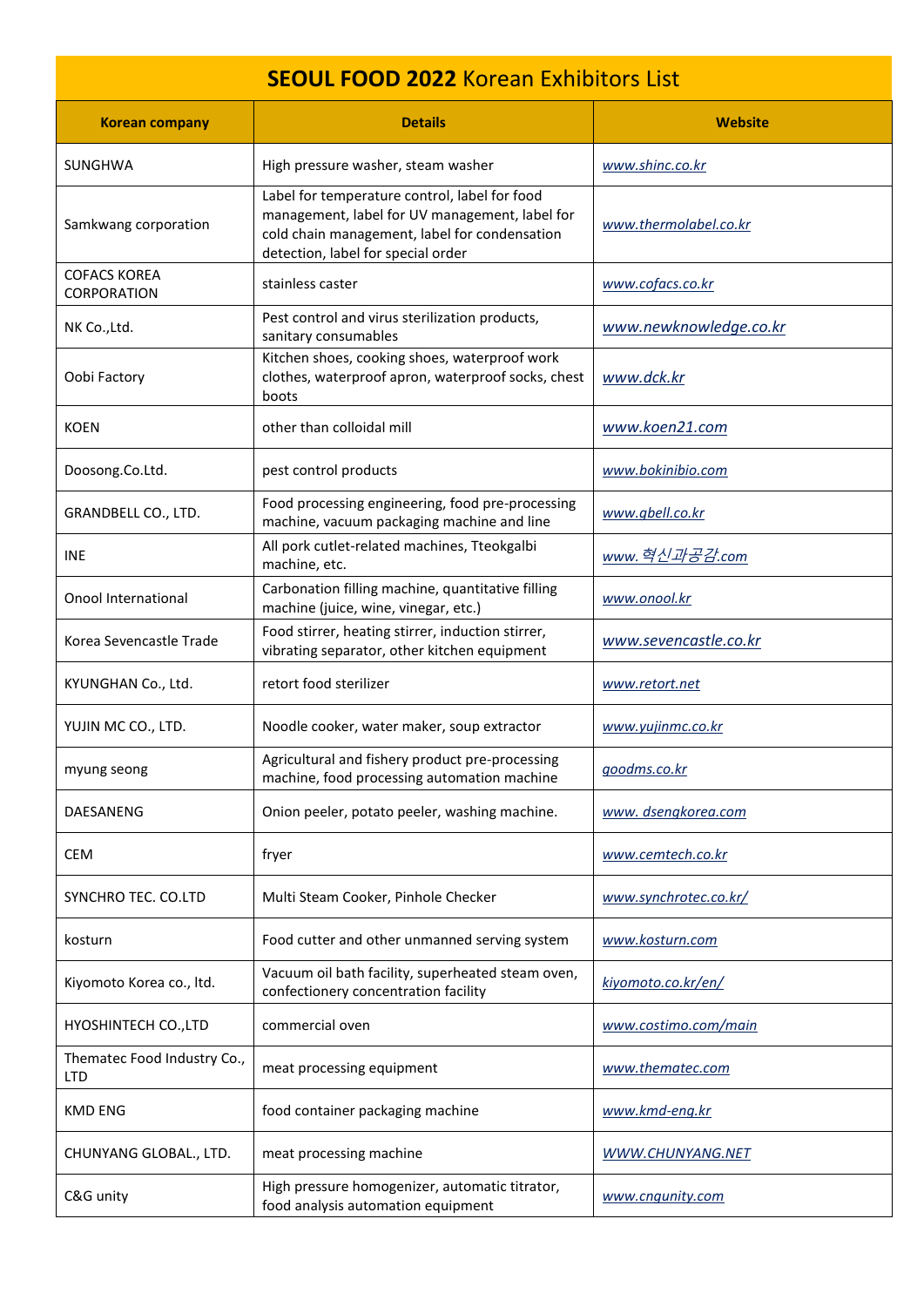| DAEWON GLOBAL SYSTEM<br><b>INTEGRATION</b>      | Small color sorter, vacuum suction sorter                                                                                                                                                                                                   | daewon.com            |
|-------------------------------------------------|---------------------------------------------------------------------------------------------------------------------------------------------------------------------------------------------------------------------------------------------|-----------------------|
| <b>ELROILAB</b>                                 | AI hyperspectral foreign material detection<br>solution                                                                                                                                                                                     | elroilab.com          |
| KoreaScientech Co., Ltd                         | Microwave, vessel washer, portable XRF                                                                                                                                                                                                      | www.kst-i.co.kr       |
| <b>HM DIGITAL</b><br>GIMISANGGUNG               | measuring instrument                                                                                                                                                                                                                        | gimisanggung.com      |
| LK CO., LTD.                                    | food hoist                                                                                                                                                                                                                                  | <u>lk.co.kr</u>       |
| 2CD CORP.                                       | auto drain valve                                                                                                                                                                                                                            | ccd.or.kr             |
| D.S.ENG.CO.,LTD.                                | Oven, mixer, conveyor, washing machine, etc.                                                                                                                                                                                                | www.dsengco.com       |
| PRIME CO., LTD.                                 | Commercial dishwashers, steam convection ovens,<br>cookers, pressureless cookers, automated cleaning<br>systems, etc.                                                                                                                       | www.praimkitchen.com  |
| ENERTEC.Co.,Ltd.                                | Commercial Gas Stove, Induction Stove                                                                                                                                                                                                       | www.enertec.kr        |
| Ariel International                             | electric automatic fryer                                                                                                                                                                                                                    | www.arielworld.kr     |
| SHINSUNG4C                                      | sanitary clothes                                                                                                                                                                                                                            | www.shinsung4c.co.kr  |
| <b>BigDot</b>                                   | Food factory only                                                                                                                                                                                                                           | www.uni365.co.kr      |
| DYNAMIC TRADING CO., LTD                        | Ice machine, espresso coffee machine, fully<br>automatic coffee machine, grinder, drip coffee<br>machine, ice machine, whipping machine, blender<br>mixer, sealing machine, cup dispenser, panini grill,<br>oven, hot water dispenser, etc. | coffeemc.co.kr/       |
| ELIM GLOBAL INC.                                | Near-infrared online moisture analyzer,<br>homogenizer, blender                                                                                                                                                                             | www.elim-global.com   |
| <b>JINSUNG REFREGERATOR</b><br>IND CO., LTD.    | Electric Rechargeable Refrigeration Tower Car                                                                                                                                                                                               | www.jinsungref.com    |
| LUCKY ENG CO., LTD.                             | Sushi machine, sushi packing machine, kimbap<br>machine, gimbap cutter, raw noodle rice noodle<br>machine                                                                                                                                   | www.luckyeng.net      |
| HOSHIZAKI KOREA CO,. LTD                        | Ice machine, commercial refrigerator/freezer,<br>micro dispenser                                                                                                                                                                            | www.hoshizaki.co.kr   |
| SARAYA KOREA                                    | Sanitary equipment, washing table, Dyson hand<br>dryer                                                                                                                                                                                      | www.sarayashop.com/   |
| FISH KOREA GBTECH FOOD<br>MACHINERY CO., LTD.   | Seafood, meat processing equipment, fish bone<br>separator, skin peeler, pre-processing equipment,<br>other equipment                                                                                                                       | www.gbtech1.co.kr     |
| <b>TAEHWAN AUTOMATION</b><br>INDUSTRY CO., LTD. | Barrel, vacuum transfer machine, hot air roaster,<br>industrial roaster                                                                                                                                                                     | www.taehwan.co.kr     |
| AMI INTERNATIONAL CO.,<br>LTD.                  | Gridle, Induction Rotating Soup Pot, Stirrer Food<br>Machine, Mixer, Tongdori Food Stir-fry Machine                                                                                                                                         | www.amicook.co.kr     |
| CHAMCO CHUNGHA CO.,<br>LTD.                     | SH cooker (superheated steam), high frequency<br>defrosting machine, vegetable slicer, vegetable<br>slicer, dehydrator, onion peeler, corn peeler, squid<br>splitter for deokjang                                                           | www.chamco.co.kr      |
| FOODMASTERGROUP CO,.<br><b>LTD</b>              | protein                                                                                                                                                                                                                                     | foodmastergroup.co.kr |
| <b>GREEN BIO</b>                                | beverage                                                                                                                                                                                                                                    | greenbio.or.kr        |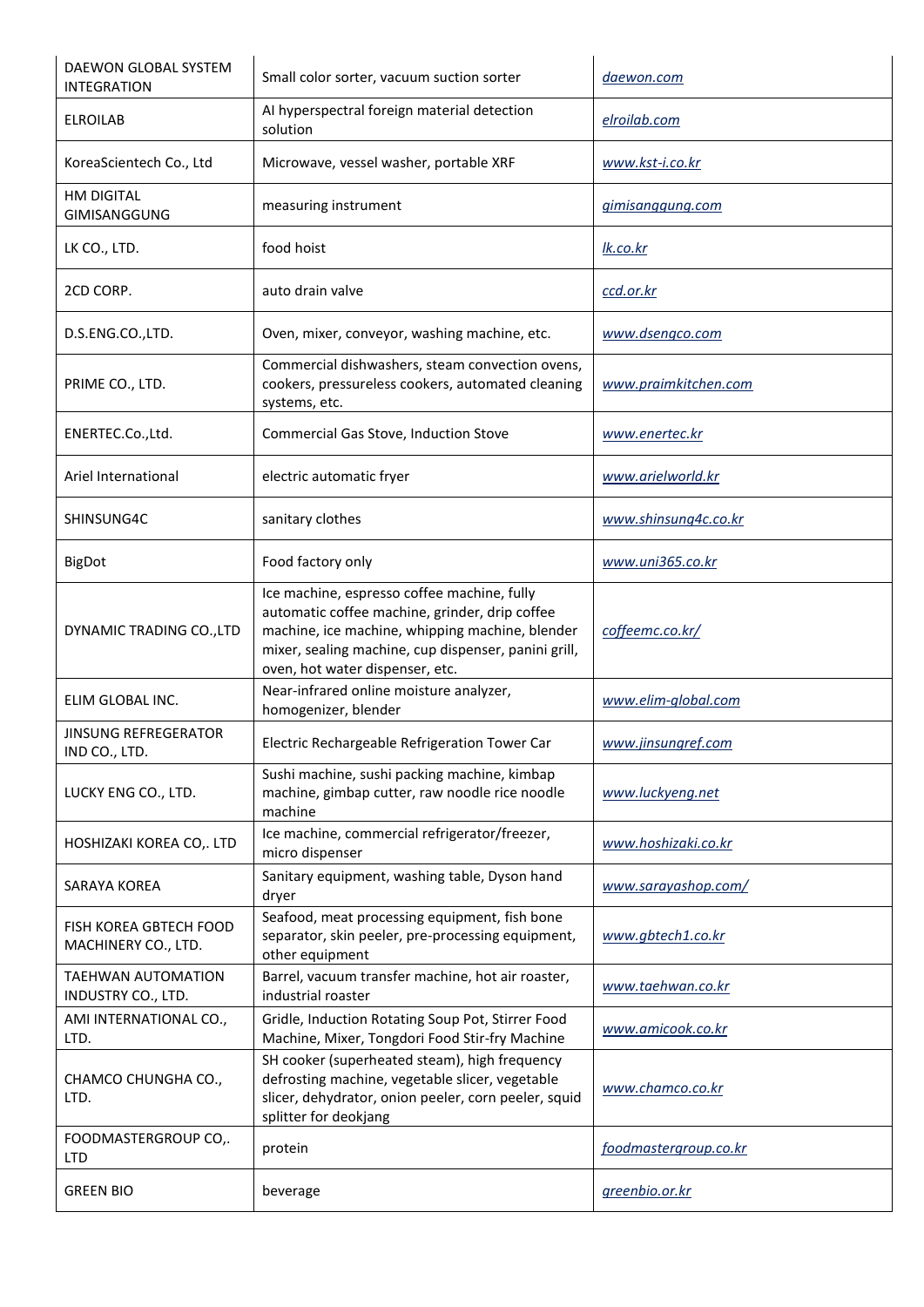| Mom&Young Bio<br><b>Agricultural Corporation</b>              | deer antler                                                                                                | www.momnyoung.com                         |
|---------------------------------------------------------------|------------------------------------------------------------------------------------------------------------|-------------------------------------------|
| BEDELKOREA CO., LTD.                                          | health functional food                                                                                     | www.bedelkorea.com                        |
| <b>SYSOLUTION</b>                                             | vegetable meat                                                                                             | meatchange.com/                           |
| World International Co.                                       | Organic Olive Oil, Avocado Oil                                                                             | https://smartstore.naver.com/nowfoodstore |
| <b>NUTRIGATE</b>                                              | K black ginseng                                                                                            | nutrigate.co.kr                           |
| <b>Aunt Maengs Food</b>                                       | red ginseng drink                                                                                          | www.manghong.co.kr                        |
| BIOCEAN CO., LTD.                                             | health functional food                                                                                     | www.biocean.co.kr/                        |
| Neocremar                                                     | Galactooligosaccharide, amino acid, customized<br>prebiotics                                               | www.cremar.co.kr/                         |
| <b>ESOOBIO</b>                                                | Health food, beverage, pill, alcoholic beverage                                                            | www.esoobio.com                           |
| NaturePureKorea Inc.                                          | health functional food                                                                                     | npkor.co.kr/                              |
| Iksan City Agricultural<br><b>Technology Center</b>           | Fruit and vegetable drinks, jam, powder, oil, bread,<br>etc.                                               | www.iksan.go.kr/farm/index.iksan          |
| HYOSUNG FOOD CO., LTD.                                        | seasoned laver                                                                                             | www.seaweed.ne.kr                         |
| <b>HWAWOODANG</b>                                             | Stir-Fried Cuttlefish, Stir-Fried Octopus, Stir-Fried<br>Squid                                             | www.hwawoodang.co.kr                      |
| CHEONG A GOOD FOOD<br>CO., LTD.                               | pickled fish, side dishes                                                                                  | cagoodfood.com/                           |
| NAMKWANGFOOD Co., Ltd.                                        | Seasoned laver, dried laver, snack seaweed, stir-<br>fried green laver, grilled laver, dried seaweed, etc. | www.namkwangfd.koreasme.com               |
| SI WHOLE FOOD                                                 | Seafood convenience food                                                                                   | http://xn--hy1b94xv3b7pw9dh16ag1c.com/    |
| (Research Center for<br>Industrial Development of<br>Seafood) | Home-cooked seafood processed food, processed<br>seafood                                                   | rcids.gnu.ac.kr/rcids/main.do             |
| badajari                                                      | Meal kits and seafood                                                                                      | barimall.co.kr/                           |
| <b>CHEONHAE FOOD</b>                                          | Angelica, Furikake                                                                                         | cheonhae.com                              |
| Shinan 1004 Co., LTD.                                         | Seasoned laver, seaweed bugak, seaweed salad                                                               | <u>kimnara.com</u>                        |
| Kwangcheon Kim Co., Ltd.                                      | Seasoned laver, sushi laver                                                                                | kckim.com                                 |
| Agricultural Corp.<br>Humanwell Co.                           | Processed laver food                                                                                       | www.humanwell.co.kr                       |
| G. East. Co., Ltd.                                            | Anchovies, other seafood/food products                                                                     | www.geast.co.kr                           |
| <b>TMG HOLDINGS</b>                                           | Shrimp                                                                                                     | smartstore.naver.com/grocery_tmg          |
| GOREMI CO., LTD.                                              | Processed seafood                                                                                          | www.goremipro.com                         |
| YOUNGMI CO., LTD.                                             | Oils and Sauce                                                                                             | ymfoodmall.com                            |
| YEONGHWAFOOD                                                  | food                                                                                                       | www.yeonghwafood.co.kr                    |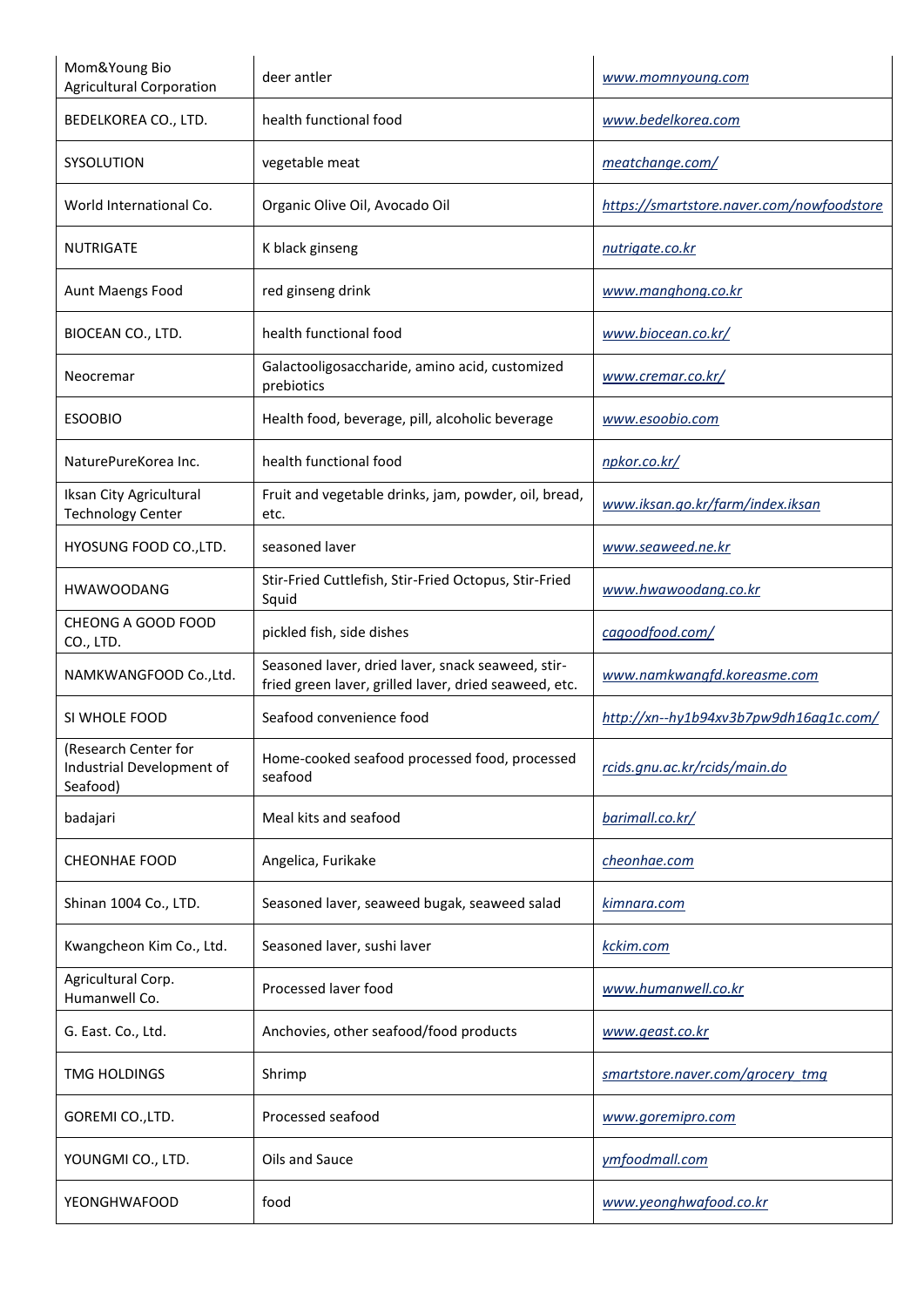| Icheon Agricultural<br><b>Technology Center</b>            | Processed products using agricultural specialties of<br>Icheon City                                                                                              | www.icheon.go.kr              |
|------------------------------------------------------------|------------------------------------------------------------------------------------------------------------------------------------------------------------------|-------------------------------|
| <b>Agricultral Corporation</b><br>Cheongdo wongam co., Ltd | Half-dried, sweet potato                                                                                                                                         | www.dadidan.com               |
| YESAN COUNTY                                               | Agricultural products and processed products                                                                                                                     | <u>www.yasan.go.kr</u>        |
| Yecheon omui Sesame Oil<br>Farming                         | Sesame oil, raw perilla oil, perilla oil, raw perilla<br>powder                                                                                                  | <u>omui.co.kr</u>             |
| Marukome Korea                                             | miso                                                                                                                                                             | www.marukomekorea.com         |
| Gunsan Agricultural<br><b>Technology Center</b>            | Jams, starch syrup, confectionery bread, processed<br>grain products, etc.                                                                                       | https://www.gunsan.go.kr/farm |
| YOUNGNAM CORP., LTD                                        | confectionery                                                                                                                                                    | yncorp.co.kr                  |
| MARCRO COM CO., LTD.                                       | processed food                                                                                                                                                   | www.imacro.co.kr/             |
| <b>SANG KYUNG F&amp;B</b>                                  | Sauce and other processed products Processed<br>grain products (seasoning, powder, salting agent),<br>convenience food (HMR, meal kit), other<br>processed foods | www.sangkyungfnb.com          |
| ATE INTERNATIONAL CO.,<br>LTD.                             | processed food                                                                                                                                                   | www.atemart.co.kr             |
| Korea Agriculture<br><b>Technology Agency</b>              | agri-food                                                                                                                                                        | www.koat.or.kr                |
| Yugginongsan Co,. Ltd.                                     | baby sweets                                                                                                                                                      | www.organic-story.com         |
| NATURE FARM Corp.                                          | Persimmon, semi-dried, ice red, various dried<br>fruits, various frozen fruits                                                                                   | www.nfdry.com                 |
| SAMJIN                                                     | Chocolate cake pie, chocolate bar                                                                                                                                | www.samjin.net                |
| Y&J Food Co., Ltd.                                         | Tteokbokki products, tteokbokki sauce, cooking<br>sauce                                                                                                          | www.sauce.o.kr                |
| The Korea Rice Foodstuffs<br>Association                   | Rice processed food                                                                                                                                              | krfa.or.kr                    |
| MISSLEE CO., LTD.                                          | Complex seasoning food (tteokbokki sauce)                                                                                                                        | www.missleefood.com/          |
| AROMALINE CO., LTD.                                        | food flavoring                                                                                                                                                   | aromaline.co.kr               |
| AROMA F.I. CO., LTD.                                       | Beverages, processed nuts, food flavorings, food<br>additives                                                                                                    | www.aromafi.co.kr             |
| YOUNG HEUNG GROCERIES<br>CO., LTD.                         | Starch, Spices, Sauce                                                                                                                                            | www.yhotto.co.kr              |
| <b>Advanced Protein</b><br>Technologies Corp.              | milk oligosaccharide                                                                                                                                             | www.aptech.biz/               |
| NIHONSHOKKEN HOLDINGS<br>CO.,LTD                           | Japanese Sauce Powder Seasoning                                                                                                                                  | www.nihonshokken.co.kr/       |
| <b>CHILKAB FARM PRODUCTS</b><br>CO., LTD.                  | Home snacks, rice cakes, deep noodles, raw<br>noodles, sauces, powder, dry noodles                                                                               | www.chilkab.co.kr             |
| <b>CSF</b>                                                 | Sugar, Sorbitol, Starch, Sugar                                                                                                                                   | www.csfood.com                |
| ELIM CI CO., Ltd.                                          | Fruit concentrate, vegetable concentrate, organic<br>product                                                                                                     | www.elimci.com                |
| <b>BORA TRADING CO., LTD</b>                               | Pasta, sauce, olive oil, dairy products, meat<br>processing, snacks                                                                                              | www.boratr.co.kr              |
| SHIN SEUNG HICHEM<br>Co., Ltd.                             | Mustard powder, polylysine, vanilla, vanillin, other<br>food cleaners                                                                                            | www.sshichem.com              |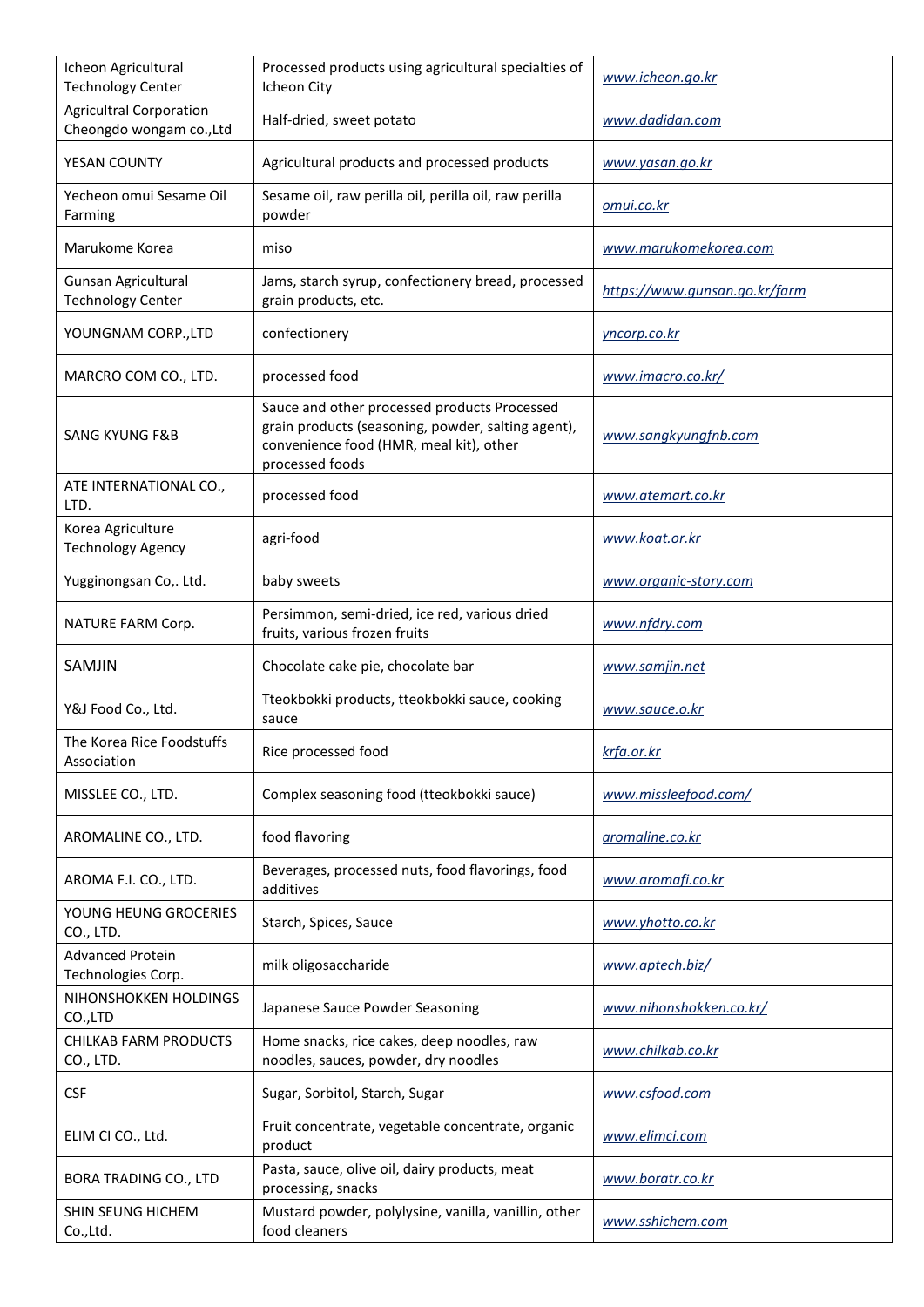| OU Kosher                                                         | <b>OU Kosher Certification</b>                                                                              | oukosher.kr                      |
|-------------------------------------------------------------------|-------------------------------------------------------------------------------------------------------------|----------------------------------|
| MUTUAL COOPERATION<br><b>FOUNDATION FOR FOOD</b><br><b>SAFETY</b> | food                                                                                                        | www.cfs.or.kr                    |
| BKM CO., LTD.                                                     | Cheese, Butter, Dairy Ingredients                                                                           | www.i-bkm.com                    |
| <b>HANIFOOD</b>                                                   | Cheese, butter, whipped cream, oil, jamon, etc.                                                             | hanishopping.com                 |
| Bestro co., Itd                                                   | Butter, whipped cream, cheese, etc.                                                                         | www.bestro.or.kr                 |
| <b>CORTALIA INC</b>                                               | butter cheese                                                                                               | www.cortalia.co.kr               |
| EMBEULEE FOOD CO.                                                 | Seasoned meat, rib processed product, ground<br>processed product, edible meat extract processed<br>product | www.mvfood.co.kr                 |
| SOOPPOOLRIM FOOD CO.,<br>LTD.                                     | Instant processed food                                                                                      | http://www.suppulim.net          |
| CHEFS FOOD CO., LTD.                                              | Processed food, livestock products, cheese, pasta,<br>etc.                                                  | https://www.chefs.co.kr/         |
| NACOP CO., LTD.                                                   | egg products                                                                                                | www.dongae-ran.com               |
| <b>HORSELAB</b>                                                   | sausage                                                                                                     | www.instagram.com/jejuhorselab/  |
| 대구광역시 공동관                                                         | Daegu Metropolitan City Food Processing<br>Company                                                          | www.exco.co.kr                   |
| <b>LIMSCHICKEN</b>                                                | Rims Red Ginseng Chicken, Rims Ginseng Chicken,<br>Rims Original                                            | www.limschicken.co.kr            |
| SUNHAE MARINE CO., LTD                                            | Pollack Snack, Pollack Snack, Instant Side Dish, etc.                                                       | www.sunhae.kr                    |
| <b>BETTER THAN BETTER</b>                                         | Marshmallow/Cereal                                                                                          | bettercorp.kr                    |
| 3B NETOWORKS CO., LTD.                                            | Protein bar, Nut bar                                                                                        | www.thetime.or.kr                |
| GWELL CO., LTD                                                    | protein snack                                                                                               | gwell.co                         |
| Chococyber                                                        | Snacks and Ice Cream                                                                                        | smartstore.naver.com/chococyber  |
| Foodies.co.,LTD                                                   | grain sweets                                                                                                | www.foodieskorea.com/            |
| CINAVRO Inc.                                                      | Dessert raw material, gelato raw<br>material/equipment/subsidiary material,<br>chocolate, tea               | www.b2bgelato.com                |
| cookiecastle                                                      | Manju, cookies                                                                                              | www.cookie14.co.kr/main/main.asp |
| Seoraksan maple bread                                             | Manju, cookies                                                                                              | www.cookie14.co.kr/main/main.asp |
| <b>MISUNGFAMILY</b>                                               | Chocolate/Cookies/Cookies/Ice<br>Cream/Jelly/Chocolate Bar, etc.                                            | http://www.msfgo.co.kr           |
| Gaemi Food Co., Ltd.                                              | grain confectionery                                                                                         | www.kemyfood.co.kr               |
| <b>GIHON COMPANY</b>                                              | <b>Buckwheat noodles</b>                                                                                    | www.kuksu.biz                    |
| HANMANDOO FOOD CO.,<br><b>LTD</b>                                 | dumpling                                                                                                    | www.hanmandoo.com                |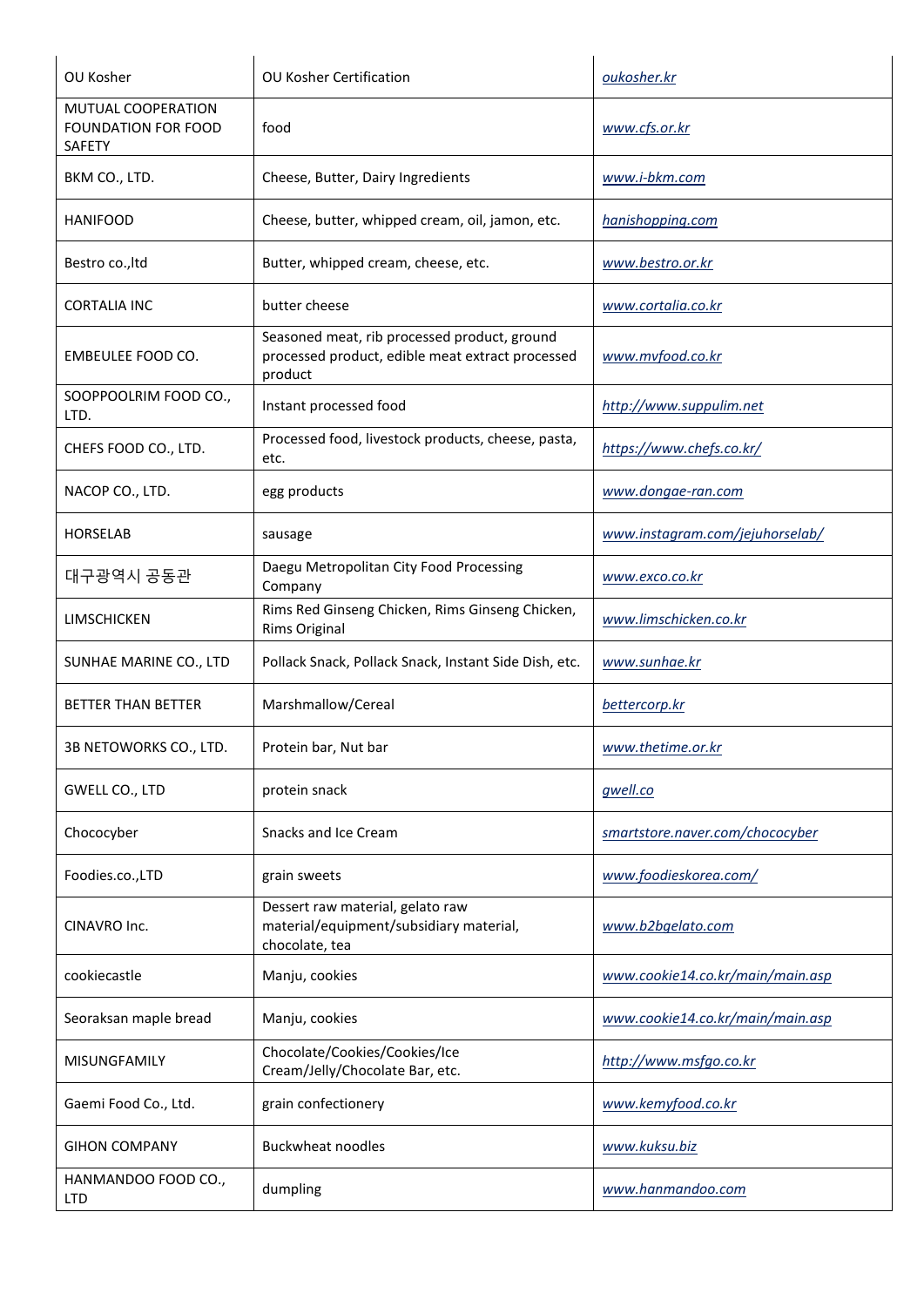| SAONGWON CO., LTD.                         | frozen food                                                                                                                                                                                                                                                                                                                                                            | saongwon.com                           |
|--------------------------------------------|------------------------------------------------------------------------------------------------------------------------------------------------------------------------------------------------------------------------------------------------------------------------------------------------------------------------------------------------------------------------|----------------------------------------|
| MDS CO., LTD.                              | Processed seafood and ready-to-cook food                                                                                                                                                                                                                                                                                                                               | www.yoriking.com                       |
| TAEKYUNGNONGSAN                            | Vegan                                                                                                                                                                                                                                                                                                                                                                  | www.itaekyung.com                      |
| Seung Hwa Food Co., LTD.                   | meal kit                                                                                                                                                                                                                                                                                                                                                               | www.seunghwa.net                       |
| <b>INCHEON TECHNOPARK</b>                  | general items                                                                                                                                                                                                                                                                                                                                                          | <u>itp.or.kr</u>                       |
| ASEAN-Korea Centre                         | 10 ASEAN countries, room temperature storage<br>food, instant food, organic food, etc.                                                                                                                                                                                                                                                                                 | www.aseankorea.org                     |
| <b>Globis Alliance Ltd</b>                 | juice                                                                                                                                                                                                                                                                                                                                                                  | www.aunatural.co.kr                    |
| <b>GLOBAL GENERATION CO.,</b><br>LTD.      | drink, milk                                                                                                                                                                                                                                                                                                                                                            | www.globalgeneration.co.kr             |
| <b>GANGSAN FARM</b>                        | Kombucha, fermented red plum juice, Yakgok<br>Seoritae Sunsik, Pumpkin Tea                                                                                                                                                                                                                                                                                             | gsfarm.net                             |
| <b>EDIYA</b>                               | coffee, tea                                                                                                                                                                                                                                                                                                                                                            | ediya.com                              |
| <b>MINES FACTORY</b>                       | Persimmon Jirak Persimmon Grapefruit Hazelnut<br>Zone Jam Espresso Zone Jam THE Dan:Mato Jaljas<br>Stick Super Mix_Shitake Super Mix_Black Sesame<br>Super Mix_Mugwort Super Mix_Ssanghwa Lemon<br>Carbonated Water Herman's Chili Sauce Sprinkle<br>Low Calorie Jam_Citrus Sprinkle Calorie Jam<br>_Blueberry sprig calorie jam_Strawberry sprig<br>calorie jam_apple | https://minesfactory20210101.modoo.at/ |
| teaballskorea                              | herbal tea                                                                                                                                                                                                                                                                                                                                                             | www.teaballskorea.kr                   |
| <b>TAEWON COMPANY</b>                      | Candy, chocolate, drink                                                                                                                                                                                                                                                                                                                                                | www.fove.co.kr                         |
| <b>HANKOOKTEA CO</b>                       | powdered green tea                                                                                                                                                                                                                                                                                                                                                     | www.hankooktea.co.kr                   |
| DAEHO FOOD CO., LTD.                       | Beverage manufacturing powder/concentrate                                                                                                                                                                                                                                                                                                                              | www.carpe.co.kr                        |
| gpco                                       | roasted grains, roasted coffee                                                                                                                                                                                                                                                                                                                                         | gpco.co.kr                             |
| <b>HEECHANG DAIRY&amp;FOOD</b><br>CO., LTD | Coffee, beverage, cafe material                                                                                                                                                                                                                                                                                                                                        | https://www.heechang.com/              |
| ILHAE CO., LTD.                            | Citrus juice concentrate, fruit and vegetable<br>concentrate, NFC fruit and vegetable juice, organic<br>fruit and vegetable juice, etc.                                                                                                                                                                                                                                | www.ilhae.co.kr                        |
| CoffeeLaBint                               | coffee beans, roasted coffee                                                                                                                                                                                                                                                                                                                                           | coffeelabint.com                       |
| AramFarm                                   | Healthy drink using domestic fruits with the peel                                                                                                                                                                                                                                                                                                                      | aramfarm.co.kr                         |
| Namdonongsan                               | Litchi tea, kombucha, sprouted barley, oat meal                                                                                                                                                                                                                                                                                                                        | www.ndnsmall.com/                      |
| <b>GLOBIS ALLIANCE</b>                     | Juice, organic coffee, yakitori, HMR, etc.                                                                                                                                                                                                                                                                                                                             | www.aunatural.co.kr                    |
| TULIP INTERNATIONAL INC.                   | Aloe drinks, coconut drinks, carbonated drinks and<br>other traditional teas                                                                                                                                                                                                                                                                                           | www.tulipint.com                       |
| B.L.F. CO., LTD.                           | Seafood, Rice flour, Nurungji, Granola                                                                                                                                                                                                                                                                                                                                 | www.tkfoods.com                        |
| MAMMOS CONFECTIONERY<br>CO., LTD           | Rice crackers, whole wheat crackers, brown rice<br>crackers, banana rice crackers, etc.                                                                                                                                                                                                                                                                                | www.mammos.co.kr                       |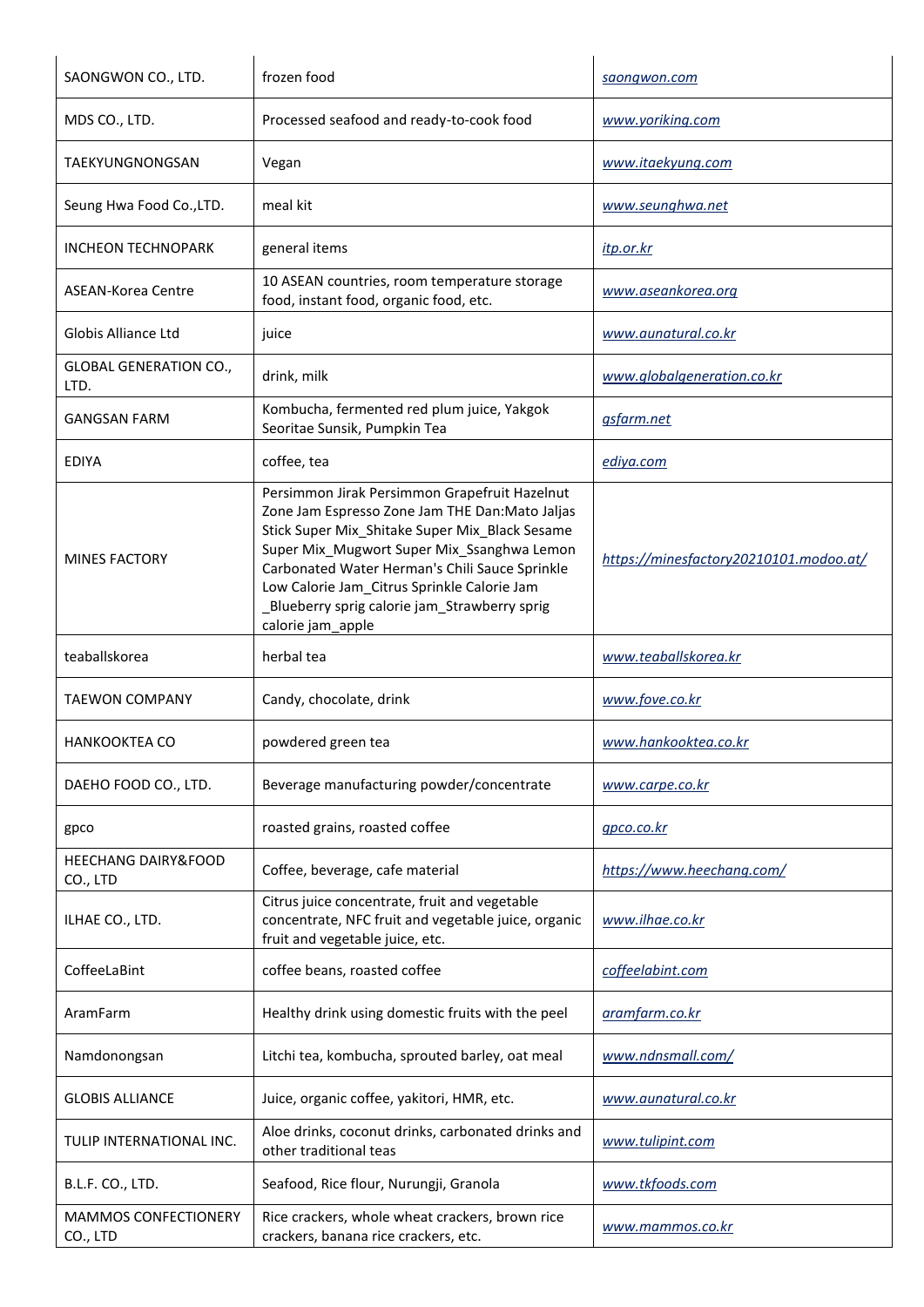| <b>DODUM AGRICULTURAL</b><br>COMPANY CO., LTD | Jujube Products                                                                                                                                                                                      | http://www.dodumbio.com      |
|-----------------------------------------------|------------------------------------------------------------------------------------------------------------------------------------------------------------------------------------------------------|------------------------------|
| ARAM CO., LTD.                                | Tteokbokki, Sikhye, Red Ginseng Sikhye,<br>Sujeonggwa                                                                                                                                                | http://www.aramfood.co.kr    |
| DAEWANG CO., LTD.                             | Katsuo Ingredients, Seafood Katsuo Extract, Oyster<br>Katsuo Extract, etc.                                                                                                                           | www.idaewang.com             |
| FOOD ADDITIVES BANK CO.,<br>LTD.              | Beef extract, clams extract, food processing<br>products.                                                                                                                                            | http://www.fabank.net        |
| HYOSUNG FOOD CO., LTD.                        | Seasoned laver, purple laver, snack seaweed                                                                                                                                                          | www.seaweed.ne.kr            |
| GLAMI CO., LTD.                               | Ryeom808/Ryeom1004/Damina 909/Natural<br>seasoning Grammy Yukhyang                                                                                                                                   | www.glami.com                |
| KMF Co., Ltd                                  | Functional enhanced vegetable protein material,<br>kombucha                                                                                                                                          | http://www.kmfoodex.kr       |
| HOSAN CO., LTD.                               | Grilled laver, seasoned laver, dried noodles, raw<br>udon noodles, raw ramen, rice crackers, seaweed<br>salad, seaweed cut, cut kelp, aloe vera drink,<br>breadcrumbs, tempura powder, ganmchi, etc. | www.koreanproducts.net       |
| BIOCORE FOOD LAB CO.,<br>LTD.                 | Substance composition inspection and analysis<br>business                                                                                                                                            | www.biofl.co.kr              |
| MOCHA C&T                                     | Kona Mild Roast                                                                                                                                                                                      | http://www.mochacnt.com      |
| DAJUNG CO., LTD.                              | Brown sugar ginger tea, tea blending, liquid tea,<br>liquid stick product, powder tea                                                                                                                | www.damizle.com              |
| <b>MAMMOS</b><br>CONFECTIONERY CO., LTD       | Rice crackers, brown rice crackers, etc.                                                                                                                                                             | <u>www.mammos.co.kr</u>      |
| MAEIL FOODS CO., LTD.                         | Kimchi top pickled seasoning, chicken ribs<br>seasoning, soybean paste stew seasoning,<br>tteokbokki seasoning, etc.                                                                                 | www.maeilfood.com            |
| Dr.KIMS HEALTH FOOD                           | Fruit juice, vegetable juice, fruit jam, etc.                                                                                                                                                        | www.podomaul.co.kr           |
| A.R. Medicom Inc Korea Ltd                    | mitt                                                                                                                                                                                                 | medicom.com                  |
| SPRAYING SYSTEMS CO.,<br>LTD.                 | Spray Nozzles and Electrostatic Spray Dryers                                                                                                                                                         | www.spray.co.kr              |
| Somang FnC                                    | Sanitary clothes, cooking clothes, apron                                                                                                                                                             | www.unistore.kr/             |
| HAESAN CO., LTD.                              | flooring                                                                                                                                                                                             | www.sansuikorea.com          |
| <b>DEKIST</b>                                 | Refrigeration/refrigeration temperature<br>management service                                                                                                                                        | https://www.radionode365.com |
| <b>KM Corporation</b>                         | New sanitary clothes, HACCP consumables and<br>cleaning products                                                                                                                                     | www.cleangplus.com           |
| NONGSHIM ENGINEERING<br>CO., LTD.             | Food foreign material inspection equipment,<br>company business division introduction banner,<br>display, etc.                                                                                       | www.nongshim.com             |
| hanbit trade                                  | haccp hygiene products, gloves, sanitary clothes,<br>boots, masks                                                                                                                                    | www.Foodmro.com              |
| <b>SUNKYUNG INDUSTRY</b>                      | UV sterilizer, cooking machine, whole body<br>sterilizer, hand sanitizer, hand sanitizer, etc.                                                                                                       | www.sun-kyung.co.kr          |
| XENKO C&I Corporation                         | MAP analyzer for packaging, nitrogen generator                                                                                                                                                       | www.xenko.co.kr              |
| TPG CO., LTD.                                 | Oxygen absorber, dehumidifier, freshness retainer,<br>hot pack, dehumidifier, etc.<br>Manufacturing/retail/mail order, etc.<br>Manufacturer of chemical products                                     | www.tpg.co.kr/               |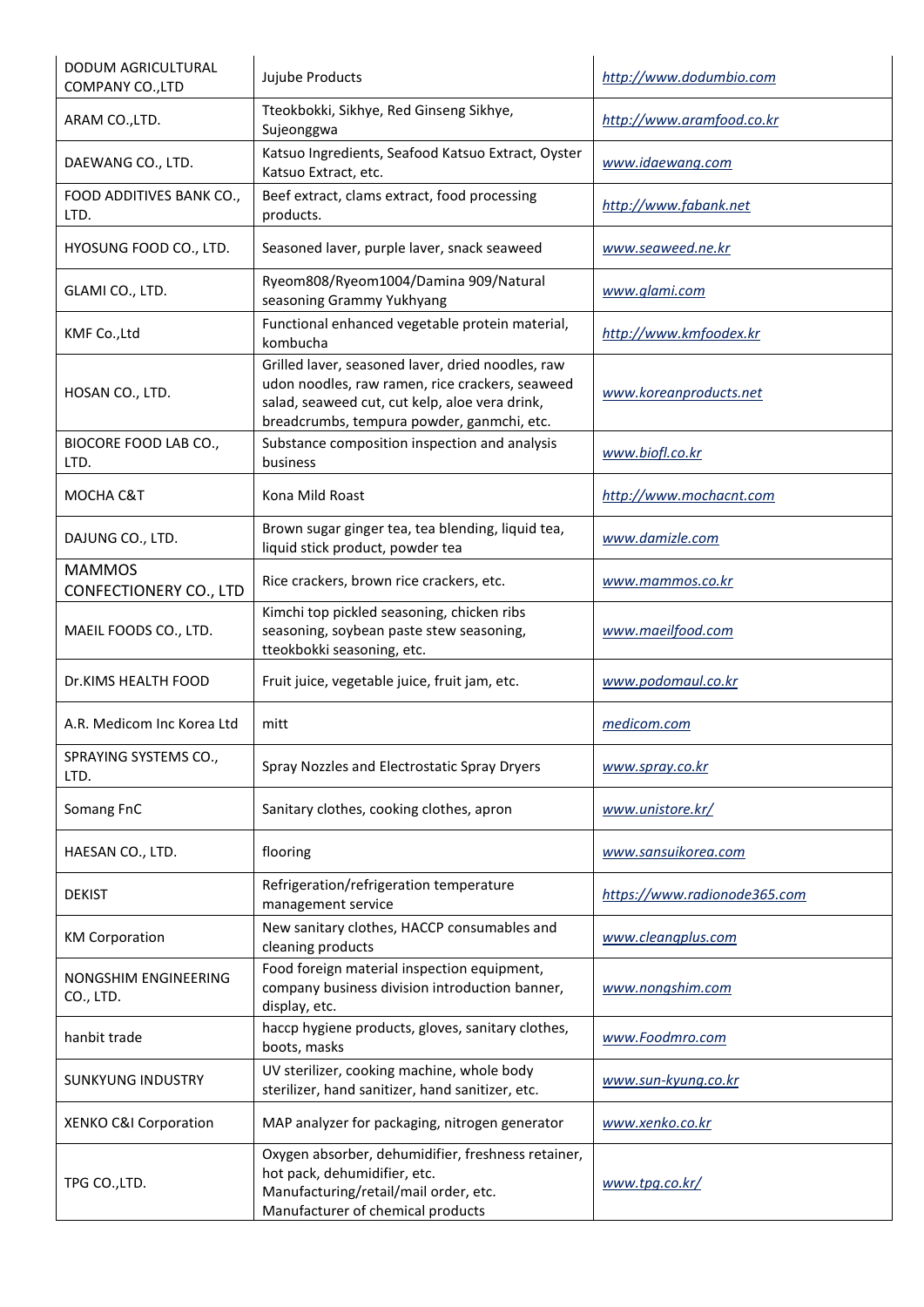| <b>MYOUNG SHIN INDUSTRY</b><br>CO.       | lapping robot                                                                                                  | www.myungshin.co.kr    |
|------------------------------------------|----------------------------------------------------------------------------------------------------------------|------------------------|
| SAMBOTECH CORPORATION                    | packaging machine                                                                                              | www.lovero.co.kr       |
| ALLPACK KOREA Co,.Ltd                    | packaging machine, packaging container,<br>packaging material                                                  | allpackkorea.com       |
| YOUNG TECH PACK CO.,<br>LTD.             | automated packaging machine                                                                                    | www.youngtechpack.com  |
| Packsis Corporation                      | food packaging machine                                                                                         | www.packsis.net        |
| Sunjin packing machine                   | Automatic container packaging machine, skin pack<br>packaging machine                                          | www.sjpj.kr            |
| <b>BINDTEC CO., LTD</b>                  | binding machine                                                                                                | www.bindtec.kr         |
| MODEONDAHAE CO., LTD /<br>NEWBO CO,.LTE  | Metal detector, checkweigher, X-ray inspection<br>machine, rotary packaging machine, weighing<br>machine, etc. | www.mddh.co.kr/        |
| PROPACK KOREA CO., LTD.                  | packaging machine                                                                                              | pkpi.co.kr             |
| DAE YOUNG INDUSTRY CO                    | Two-row packaging machine. Five filling machine.<br>three-sided packaging machine                              | www.dypm.co.kr         |
| SEJINTECH CO. LTD                        | Weigher, Rotary Packing Machine                                                                                | www.sejintech.co.kr    |
| JUPACK                                   | <b>Rotary Packing Machine</b>                                                                                  | www.jupack.co.kr       |
| IL HEUNG AUTOMATIC<br><b>MACHINERY</b>   | Food filling and packaging equipment                                                                           | www.ihmc.co.kr         |
| <b>ACTRA LTD</b>                         | Packing machine, weighing machine, inspection<br>machine                                                       | <u>www.actra.co.kr</u> |
| KS PACK CO., LTD                         | Automatic three-sided packaging machine, band<br>sealer, vacuum packaging machine                              | ks-pack.co.kr/         |
| ARTES CO., Ltd.                          | Robotics, Conveyor Packaging and Logistics                                                                     | <u>www.artes.co.kr</u> |
| <b>DTPIA</b>                             | packing box                                                                                                    | www.dtpia.com          |
| <b>CLPRINTEC</b>                         | label printer, color label printer                                                                             | www.clprintec.co.kr    |
| yunseo company                           | Cancimer                                                                                                       | www.yunseo.co.kr       |
| GLGRAPE CO., LTD.                        | packaging material                                                                                             | www.glgrape.com        |
| SOOJOUNG CORP.                           | Flexible packaging, packaging, pouch                                                                           | www.soojoung.com       |
| JOONGANG PLATEC CO.,<br>LTD.             | Spouts, caps, packaging, food packaging products                                                               | www.japlatec.com       |
| MOORIM P&P                               | pulp mold container                                                                                            | www.moorim.co.kr       |
| balloonstix                              | Ice pack, cold storage bag                                                                                     | www.balloonstix.com    |
| <b>SEIL</b>                              | food packaging container                                                                                       | seil88.com             |
| Taisei Lamick Co., Ltd. Korea<br>Branch. | fast liquid filling machine                                                                                    | www.lamick.co.jp       |
| APEX KOREA CO., LTD.                     | Combination weighing machine, vertical three-<br>sided packing machine, cup conveyor                           | www.appk.co.kr         |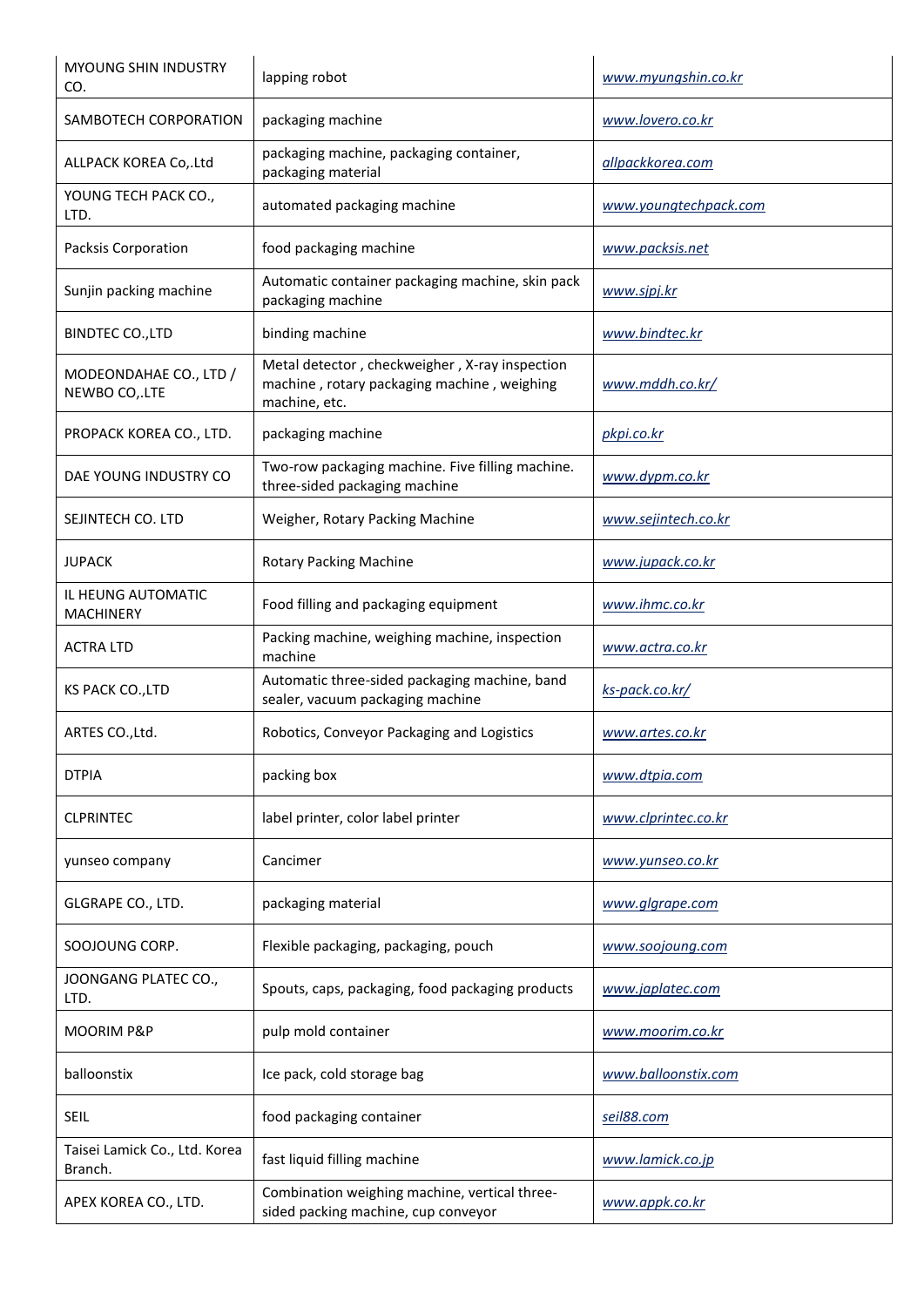| KOMAS CO., LTD.                      | Automatic thermoforming vacuum packaging<br>machine                                                                                                                                              | http://www.komas.com         |
|--------------------------------------|--------------------------------------------------------------------------------------------------------------------------------------------------------------------------------------------------|------------------------------|
| XAVIS.CO.,Ltd.                       | X-RAY food foreign material inspection machine<br>(inside food foreign material, quantity, blank sheet<br>inspection)                                                                            | www.xavis.co.kr              |
| TOMATEC CO., LTD.                    | Barcode printer, color label printer, labeling<br>machine, label paper, ribbon, barcode etc.                                                                                                     | www.tomatec.co.kr            |
| Seo Kwang Aluminium                  | HMR Aluminum Instant Cooking Container,<br>Cooking Foil, Paper Foil                                                                                                                              | http://www.skagood.com       |
| INNOPACKAGE CO., LTD.                | Breathing Innocan, Innocancimer, microwave<br>container, fermentation container, airtight<br>container, cold box, etc.                                                                           | www.inno-pack.co.kr          |
| <b>HONGWOO</b>                       | packaging, film                                                                                                                                                                                  | <u>www.itps.co.kr</u>        |
| TRUESEAL CO., LTD.                   | high frequency sealing machine                                                                                                                                                                   | www.trueseal.co.kr           |
| Kumkwang corporation ltd.            | Packing machine, slicer, grinder, stuffer, tumbler                                                                                                                                               | www.kumkwangco.com           |
| SUNJIN SYSTEM MACHINERY<br>CO., LTD. | automatic labeling machine                                                                                                                                                                       | www.labelingmaker.com        |
| SANHO MACHINERY CORP.                | Labeler, Inkjet, Laser                                                                                                                                                                           | www.sanho.co.kr              |
| <b>GASUNGPAK CO., LTD</b>            | Vacuum packaging machine, plastic adhesive<br>machine, M.A.P. device                                                                                                                             | www.gasungpak.com            |
| HANPACK CO., LTD.                    | carton packing machine                                                                                                                                                                           | www.hpmc.co,kr               |
| EULSUNG AUTO PACK M/C<br>CO., LTD.   | 3-sided automatic packing machine, blister packing<br>machine, container packing machine, tray sealer,<br>rotary sealer, gas replacement packing machine,<br>band sealer, vacuum packing machine | www.propackco.com            |
| K-PACK CO., LTD                      | plastic packaging material                                                                                                                                                                       | www.ekpack.com               |
| SOMA CO., LTD.                       | Automatic powder stick packaging machine, liquid<br>stick automatic packaging machine, liquid high-<br>speed automatic packaging machine                                                         | www.seoulmc.com              |
| LEEPACK CO., LTD.                    | Rotary automatic packing machine, weighing<br>machine, filling machine                                                                                                                           | www.leepack.com              |
| <b>NOWSYSTEMS</b>                    | Aluminum Dedicated Metal Detector,<br>Checkweigher                                                                                                                                               | http://nowsystems.co.kr      |
| <b>BEAR ROBOTICS KOREA INC.</b>      | self-driving serving robot servi                                                                                                                                                                 | https://www.bearrobotics.ai/ |
| TOTAL BAKERY SYSTEM Co.,<br>LTD.     | Deck oven, helper, etc.                                                                                                                                                                          | http://tostembakery.com/     |
| PEACEWORLD CO., LTD.                 | induction, air fryer                                                                                                                                                                             | www.peaceworld.co.kr         |
| CONPOTECH. CO., LTD.                 | Food waste treatment reducer                                                                                                                                                                     | conpotech.co.kr/             |
| MI HWA INDUSTRIAL CO.,<br>LTD.       | Gas oven, grilled fish, hot pot                                                                                                                                                                  | www.mihwaco.com              |
| KUMWON HITECH CO., LTD.              | Frozen/refrigerated showcase, roasted sweet<br>potato, hot display case                                                                                                                          | www.k1mall.kr                |
| KWANG MYUNG IND.<br>CO.,LTD.         | Coffee machine, grinder, oven, etc.                                                                                                                                                              | www.kv.co.kr                 |
| DAIAH COMMECIAL CO.,<br>LTD.         | bakery equipment                                                                                                                                                                                 | www.daiah.com                |
| SUNGWOO TECH CO., LTD.               | Blender, oven, delivery box                                                                                                                                                                      | www.sungwootech.net          |